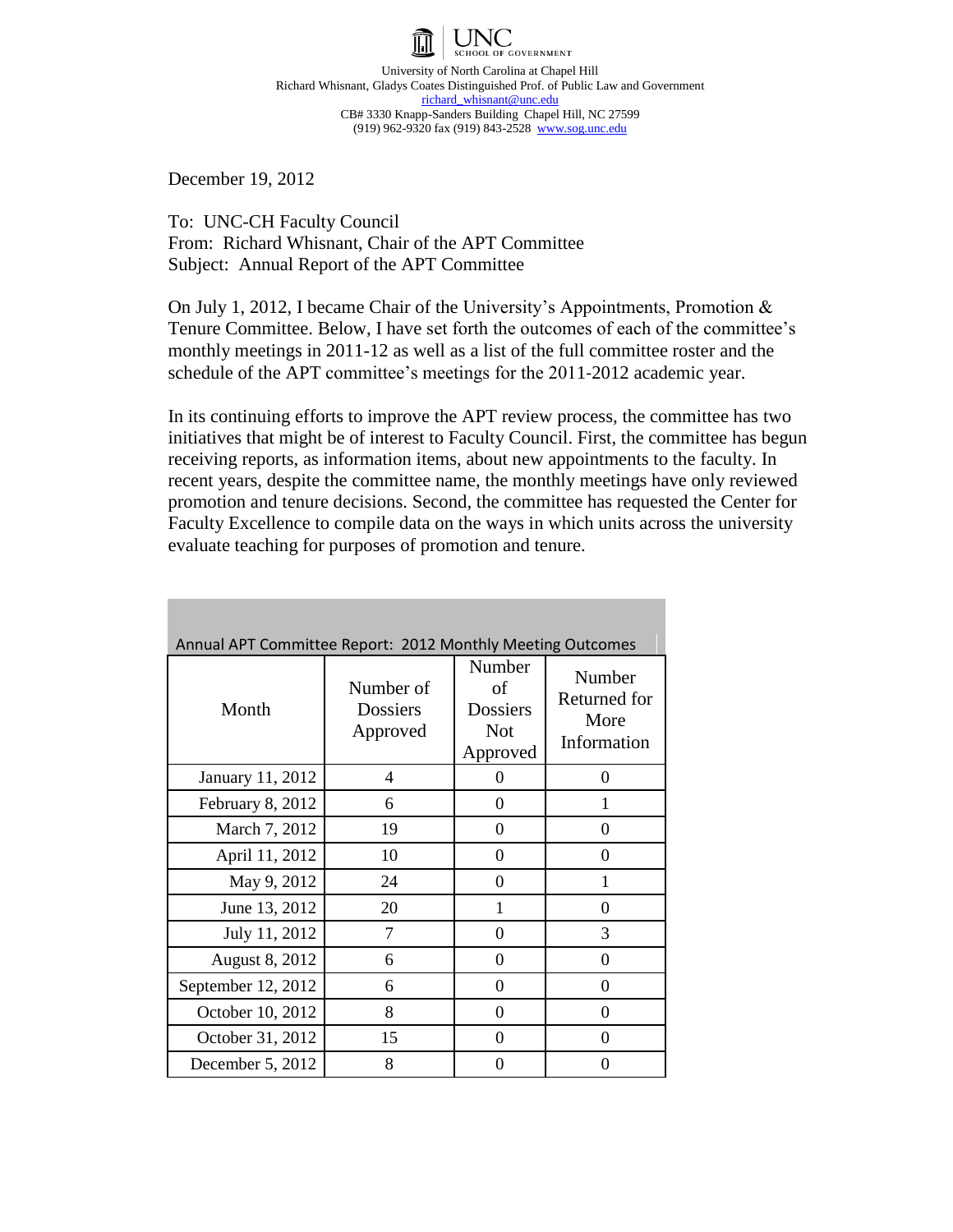## **Committee Roster**

| <b>Term</b> | <b>Name</b>                | <b>Department/School</b>   | <b>Division</b> |
|-------------|----------------------------|----------------------------|-----------------|
| 2015        | Giselle Corbie-Smith       | Social Medicine            | <b>HA</b>       |
|             |                            |                            |                 |
| 2015        | Amy Herring                | <b>Biostatistics</b>       | Prof Schools    |
| 2015        | Megan Matchinske           | English & Comp. Lit.       | AA              |
| 2015        | Louise McReynolds          | History                    | AA              |
| 2014        | Abigail Panter             | Psychology                 | AA              |
| 2014        | <b>Rosann Farber-Petes</b> | Pathology & Lab            | HA              |
|             |                            | Medicine                   |                 |
|             |                            | Genetics                   |                 |
| 2014        | John Thorp, Jr             | Ob-GYN                     | <b>HA</b>       |
|             |                            | Maternal & Child Health    |                 |
| 2014        | Eric Muller                | Law                        | Prof Schools    |
| 2013        | Larry K. Benniger          | <b>Geological Sciences</b> | AA              |
| 2013        | <b>Richard Whisnant</b>    | School of Government       | Prof Schools    |
| 2013        | Jan Busby-Whitehead        | Medicine                   | <b>HA</b>       |
| 2013        | Rebecca Wilder             | Dentistry                  | Prof Schools    |

## **COMMITTEE ON APPOINTMENTS, PROMOTION AND TENURE SCHEDULE OF MEETINGS FOR THE ACADEMIC YEAR 2012/2013**

| <b>APT</b> Subcommittee | <b>APT</b> Committee |
|-------------------------|----------------------|
| 7/3/2012                | 7/11/2012            |
| 8/1/2012                | 8/8/2012             |
| 9/5/2012                | 9/12/2012            |
| 10/3/2012               | 10/10/2012           |
| 10/24/2012              | 10/31/2012           |
| 11/28/2012              | 12/5/2012            |
| 1/2/2013                | 1/9/2013             |
| 2/6/2013                | 2/13/2013            |
| 3/6/2013                | 3/13/2013            |